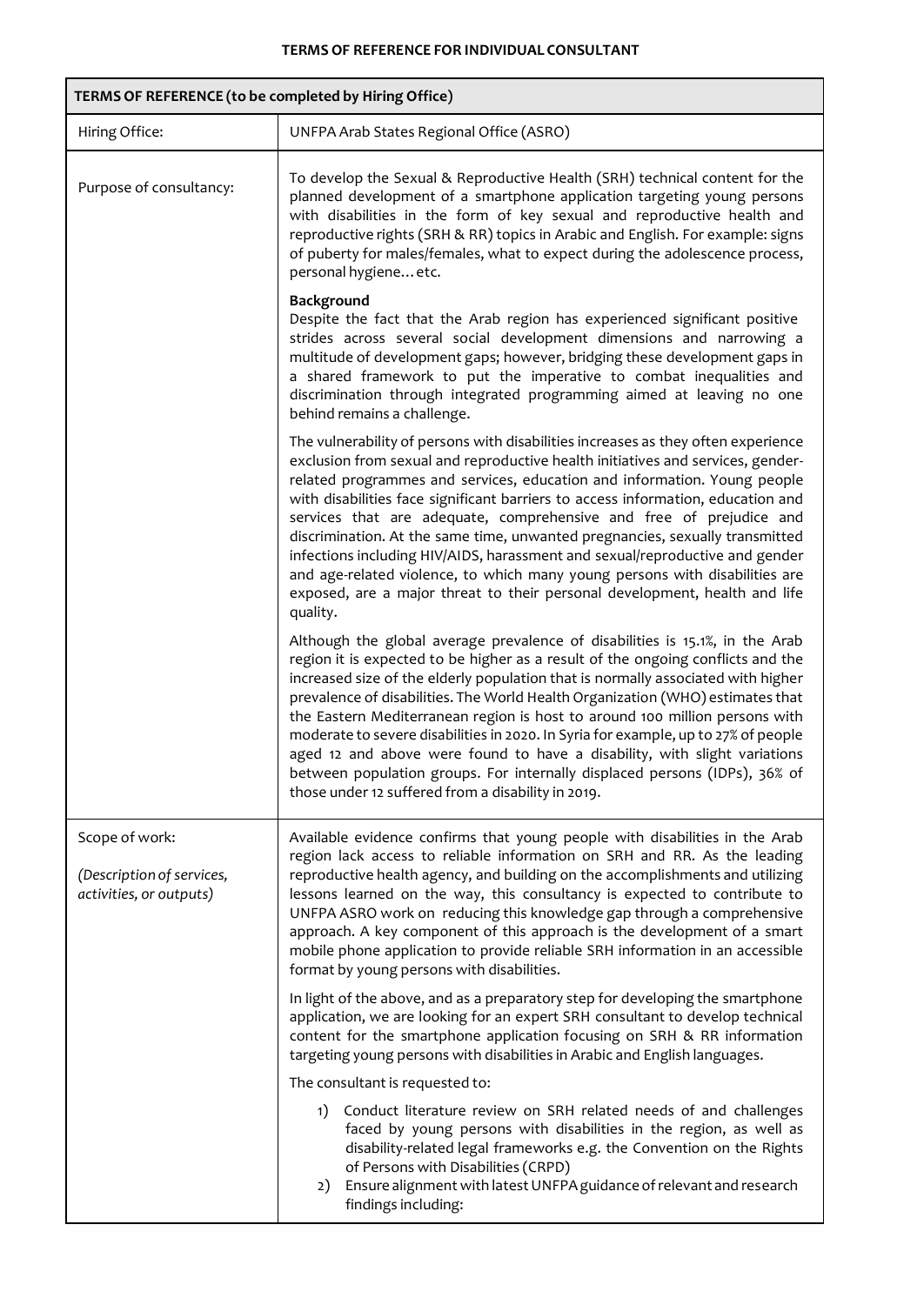|                                                                                                              | Women and young persons with disabilities: Guidelines for<br>a)<br>Providing Rights-Based and Gender-Responsive Services to<br>Address Gender-Based Violence and Sexual and Reproductive<br>Health and Rights<br>b) Young persons with disabilities: Global study on ending GBV<br>and realizing SRHR<br>c) Rights and choices for all adolescents and youth: a UNFPA<br>global strategy<br>3) Propose different options for the structure of the technical SRH<br>content to be used for developing the mobile application<br>4)<br>And develop the proposed SRH content accordingly in Arabic and<br>English. The proposed content should be aligned with UNFPA youth<br>and adolescence strategies, guidance and strategies that address<br>young persons and disabilities.<br>Following the development and review of the content, UNFPA will work with a<br>software developer firm to convert the SRH content into an accessible mobile<br>application. |                                                                                                                                                                                                                                                                                                                                                                                                                                          |  |
|--------------------------------------------------------------------------------------------------------------|---------------------------------------------------------------------------------------------------------------------------------------------------------------------------------------------------------------------------------------------------------------------------------------------------------------------------------------------------------------------------------------------------------------------------------------------------------------------------------------------------------------------------------------------------------------------------------------------------------------------------------------------------------------------------------------------------------------------------------------------------------------------------------------------------------------------------------------------------------------------------------------------------------------------------------------------------------------|------------------------------------------------------------------------------------------------------------------------------------------------------------------------------------------------------------------------------------------------------------------------------------------------------------------------------------------------------------------------------------------------------------------------------------------|--|
| Duration and working<br>schedule:                                                                            | 15 working days in the period (20 April - 31 May 2021)                                                                                                                                                                                                                                                                                                                                                                                                                                                                                                                                                                                                                                                                                                                                                                                                                                                                                                        |                                                                                                                                                                                                                                                                                                                                                                                                                                          |  |
| Place where services are to<br>be delivered:                                                                 | Work from home                                                                                                                                                                                                                                                                                                                                                                                                                                                                                                                                                                                                                                                                                                                                                                                                                                                                                                                                                |                                                                                                                                                                                                                                                                                                                                                                                                                                          |  |
| Delivery dates and how<br>work will be delivered (e.g.<br>electronic, hard copy etc.):                       | (MS word).<br>timeline:<br>Deliverable (specific output)<br>Literature review of the<br>information needs for young<br>persons with disabilities in the<br>Arab region and proposed<br>structure of the technical content<br>for the mobile application<br>Draft SRH content in Arabic and<br>English<br>Final content in Arabic and English                                                                                                                                                                                                                                                                                                                                                                                                                                                                                                                                                                                                                  | All deliverables will be shared in both Arabic and English in electronic format<br>The consultant is expected to submit the deliverables based on the following<br>Delivery date<br>7 working days following contract<br>signature<br>5 working days following the approval<br>of the proposed structure of the<br>technical content for the mobile<br>application<br>3 working days from receiving the<br>comments on the draft content |  |
| Monitoring and progress<br>control, including reporting<br>requirements, periodicity<br>format and deadline: | Consultant will be working in close cooperation with the UNFPA ASRO<br>reproductive health adviser, specialist and associate.                                                                                                                                                                                                                                                                                                                                                                                                                                                                                                                                                                                                                                                                                                                                                                                                                                 |                                                                                                                                                                                                                                                                                                                                                                                                                                          |  |
| Expected travel:                                                                                             | Not Applicable                                                                                                                                                                                                                                                                                                                                                                                                                                                                                                                                                                                                                                                                                                                                                                                                                                                                                                                                                |                                                                                                                                                                                                                                                                                                                                                                                                                                          |  |
| Required expertise,<br>qualifications and                                                                    | Post graduate degree in Public Health, or relevant social field related to sexual<br>and reproductive health and rights.                                                                                                                                                                                                                                                                                                                                                                                                                                                                                                                                                                                                                                                                                                                                                                                                                                      |                                                                                                                                                                                                                                                                                                                                                                                                                                          |  |